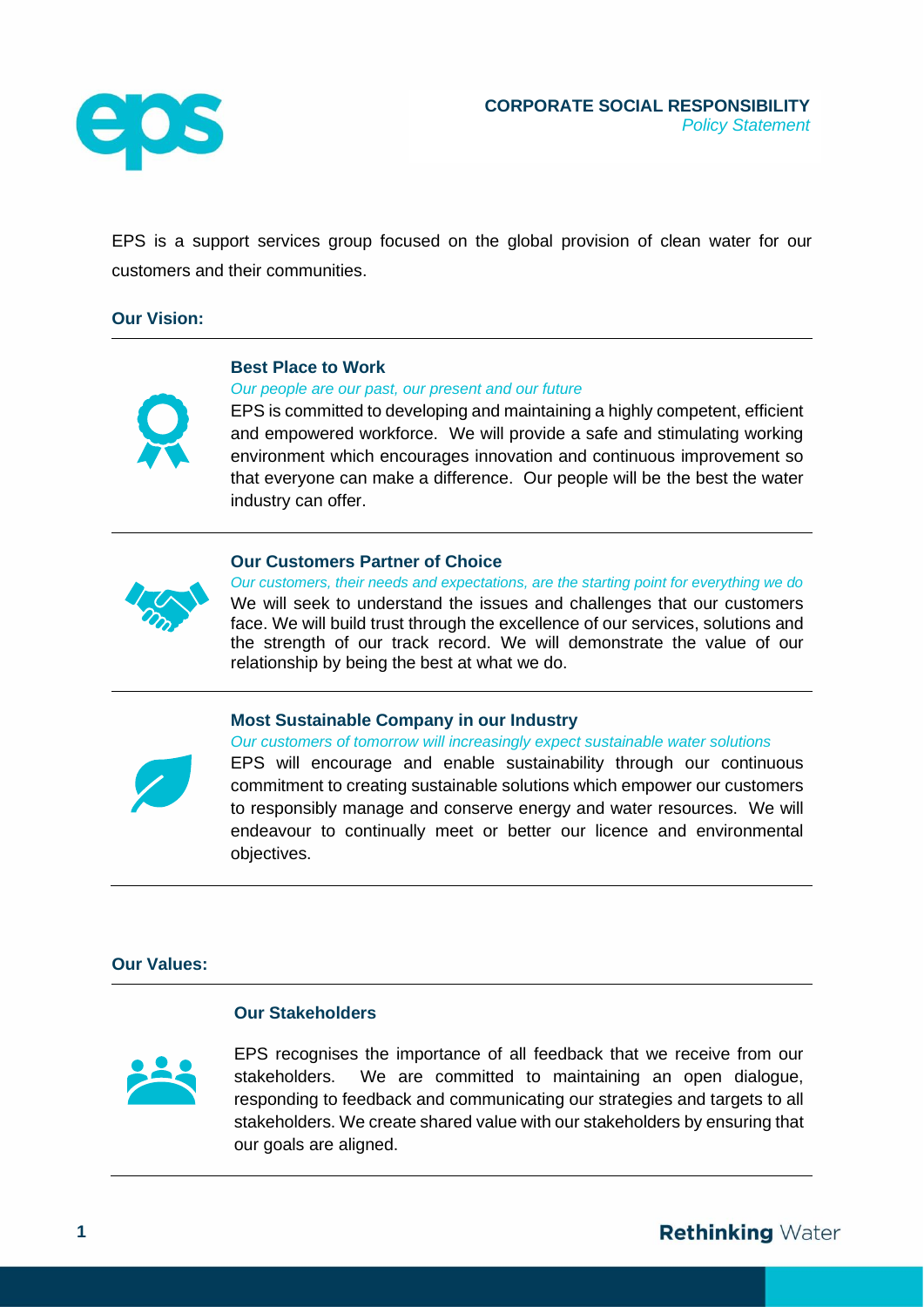

## **Innovation**

We demonstrate our commitment to excellence in everything we do. EPS continuously invests in R&D in order to develop the most advanced and sustainable products, services and processes in the industry while also exploring and implementing new technologies and applications to achieve better outcomes.

#### **Respect for People**



We believe in building long-term relationships with our employees, customers, partners and suppliers based on mutual respect and cooperation. We conform to the highest standards of ethical behaviour and we conduct ourselves with an openness and transparency that facilitates trust.



## **Reliability**

At EPS we demonstrate pride in our work and we strive to do a job right first time, every time. We are committed to meeting our high standards and delivering our products and services in a timely, reliable and safe manner.

#### **High Performance**

We vigorously strive for excellence, and continuously seek to improve our performance. We set clear and challenging goals for performance improvement and continuously pursue profitable growth in a planned and organised manner.

#### **Sustainability**



Sustainability is our driver for innovation. We are committed to putting sustainability first in all of our activities. We strive to develop cleaner technologies and solutions which reduce the environmental impact of not just ourselves but of our customers as well; creating further value for our customers.